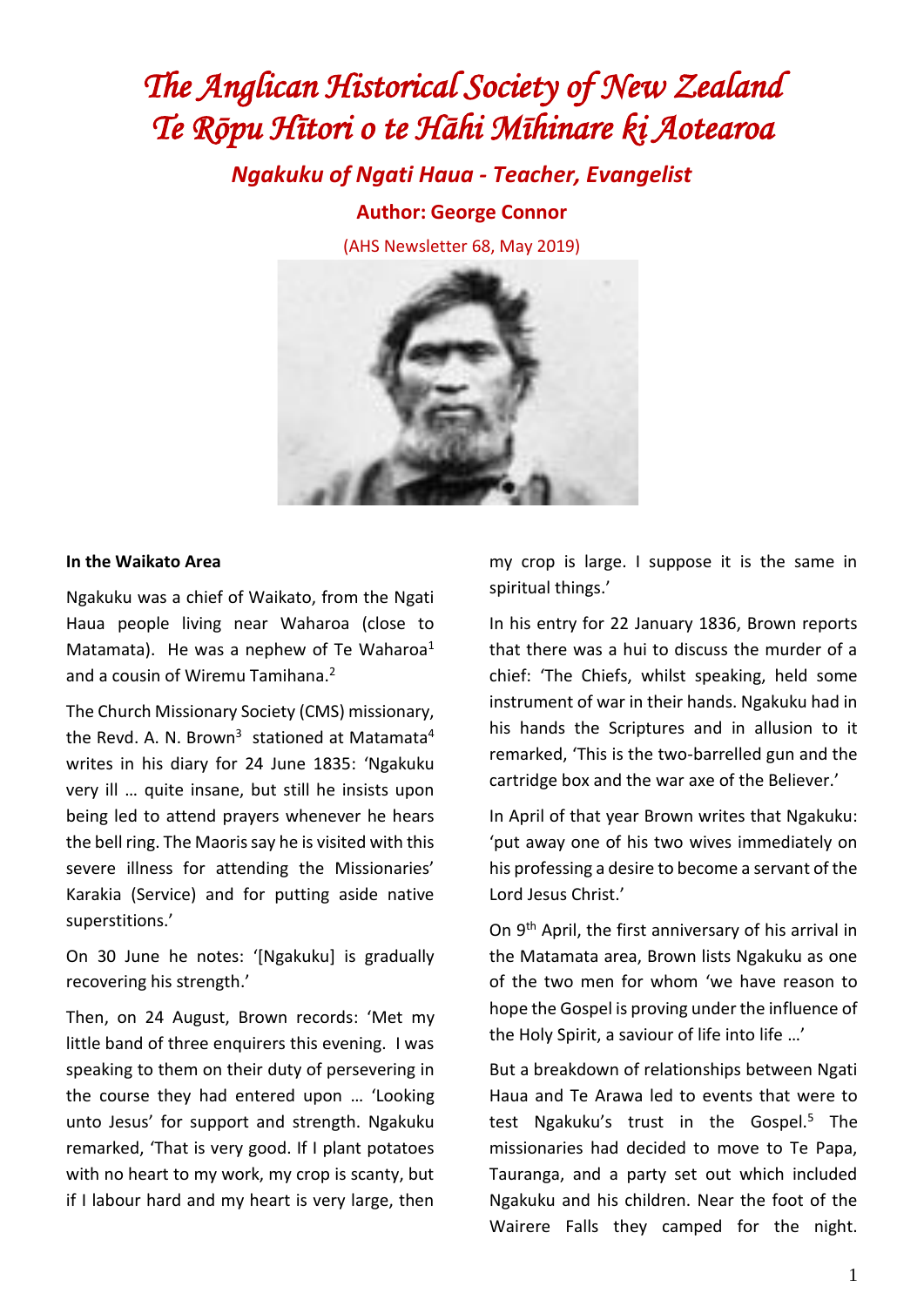Unfortunately, a group from Te Arawa had seen their campfire and just before dawn on 19<sup>th</sup> October 1836 they attacked. In the confusion Ngakuku rescued his younger children but 12 year-old Tarore was killed. <sup>6</sup>

A copy of Te Rongopai a Ruka (The Gospel of Luke), given to Tarore by Mrs Charlotte Brown, $^7$ had been taken by her murderers. It was later to be the spark for conversions and reconciliations with wide-ranging effects.

At 9am the next day Ngakuku returned to Matamata carrying his daughter Tarore's body, from which some parts had been removed for a sacrifice. Tucker writes: 'Two years before and Ngakuku would have demanded 'utu' for a far slighter injury than this; but now he brought the dead body of his beloved child meekly to the settlement; and when Mr. Brown attempted to comfort him, the heart-stricken father answered, 'The only reason why my heart is dark is that I do not know whether my child is gone to heaven or to the Reinga. She has heard the Gospel with her ears, and read it with Mata Brown, but I do not know whether she received it into her heart.' 8

At her burial on 20<sup>th</sup> October, Ngakuku urged that there be no revenge but the making of peace. He commended trust in God rather than human utu.

Archdeacon Brown records the occasion in these words: 'Buried poor Tarore at the pa. Those who so narrowly escaped sharing a like death, followed the corpse to the grave … After singing a hymn and addressing the assembled party, Ngakuku asked me if he might also say a few words, and on my assenting, he said with deep solemnity of feeling, 'There lies my child; she has been murdered as a payment for your bad conduct. But do not you rise to seek payment for her. God will do that. Let this be the finishing of the war with Rotorua. Now let peace be made. My heart is not dark for Tarore but for you. You urged teachers to come to you - they came - and now you are driving them away. You are crying for my girl. I am crying for you, for myself, for all of us. Perhaps this murder is a sign of God's anger towards us for our sins. Turn to him. Believe, or you will all perish.' Can I doubt who it is that has given calmness, resignation, and peace to this poor native at a time when we could have expected little else than the wild tumult of unsubdued grief? It was not insensibility on the part of Ngakuku, for his feelings are naturally keen; it was not indifference, for he was fondly attached to his child. No! It was the manifestation of His power who, amidst the loudest bowlings [sic] of the wildest storm, distinctly whispers to His children, 'It is I, be not afraid.'

#### **In the Bay of Plenty and East Coast Areas**

Ngakuku began to share the new trust in the God he had accepted, and we have accounts of his preaching and teaching in Uawa (Tolaga Bay), Opotiki, and later at Te Whaiti and Te Urewera.

William Williams the CMS missionary in Turanga (Gisborne) writes in his journal: 'Ngakuku (William Marsh) of Tauranga stayed at Uawa during 1838 and established worship among the people.' 9

On Good Friday 1839 Ngakuku was baptised by A. N. Brown and took the name **Wiremu Maihi** or **William Marsh. (**'William' from the missionaries Henry and William Williams, and 'Marsh' which was the name of A. N. Brown's only son).

There are accounts of Ngakuku's teaching in the Eastern Bay of Plenty. He is described as a convert who was teaching Christianity to Whakatohea at Pakowhai (Opotiki). <sup>10</sup> From the Te Papa mission station at Tauranga A.N. Brown<sup>11</sup> sent Ngakuku to Opotiki in September 1839 to prepare the way for a resident-missionary. He was acting as a teacher as beginning the mission. <sup>12</sup> Converts were already holding regular services there. Whakatohea requested the CMS to send them a missionary. Ngakuku returned on 29<sup>th</sup> December with the Revd. J. A. Wilson.<sup>13</sup>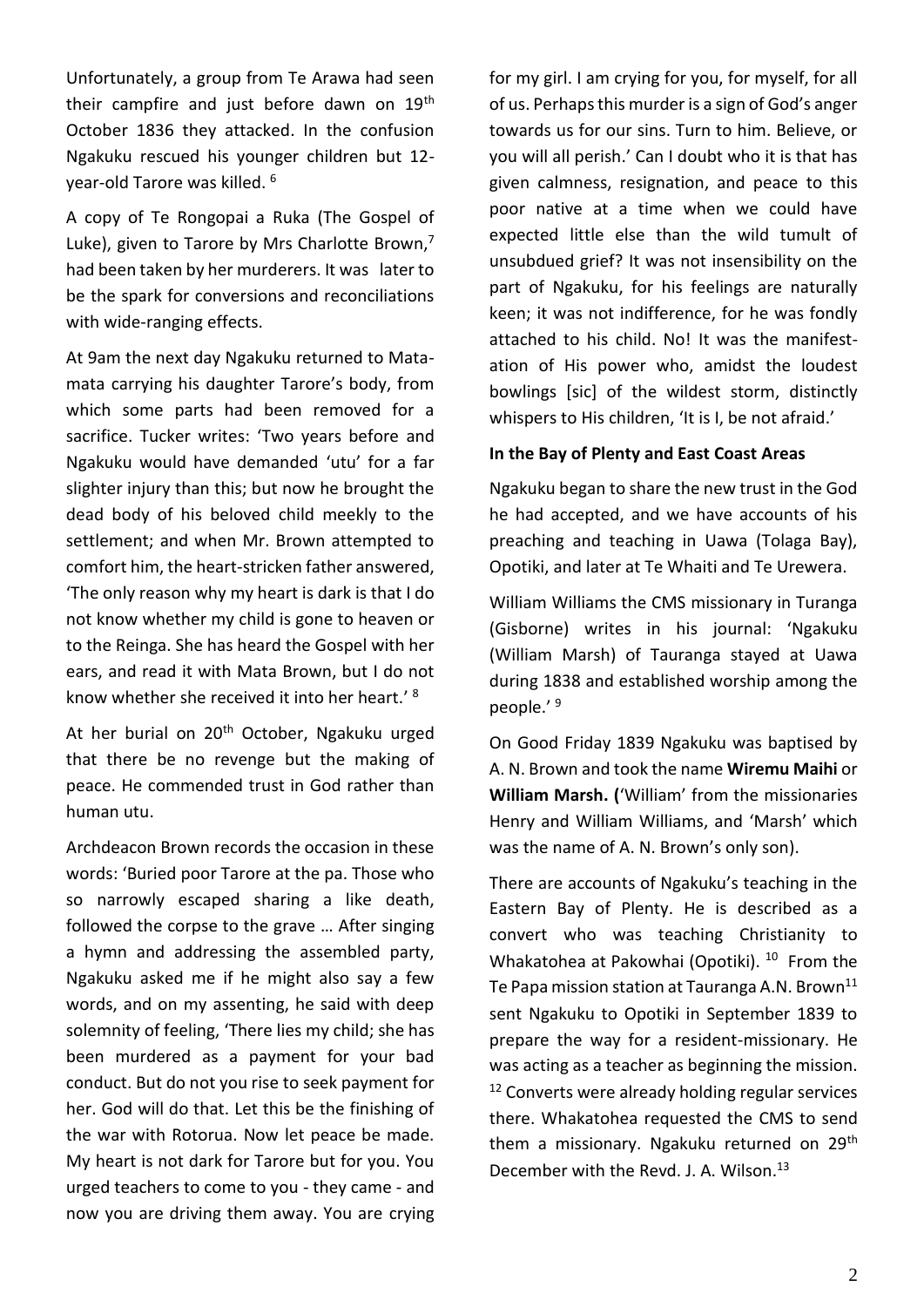In April 1840, William Williams<sup>14</sup> in Turanga records: 'Heard from William Ngakuku who is just from Opotiki, that three Popish priests had arrived at Tauranga, some of whom will doubtless come further down on the coast. <sup>15</sup> After which I was engaged during the remainder of the day in attending to applications for books. Among the applicants was a party from Uawa, being representatives of 6 tribes, who seem to be all with one consent enquiring after better things. Wm. Ngakuku, a native teacher from Tauranga, now on a visit at that place, writes me word that he finds the people there so desirous of instruction that he must continue there for a time.<sup>16</sup>

Jane Williams<sup>17</sup> writes: 'April 5, Sunday. Ngakuku came while we were at breakfast. We felt disappointed at his bringing not a single line from Mr. Brown to inform us of what was going on. Ngakuku did his best to make up for Mr. B's deficiencies, and gave us a great deal of news, much of which we give credit to.' 18

In 1841 Ngakuku went with Brown to Rotorua and Taupo. Upon returning to Rotorua at the end of that visitation, Brown drew the following contrast: 'We were accompanied on this trip by William Marsh. When he last visited Taupo, it was to fight; on this occasion, he went as a messenger of peace, a teacher of the Gospel, of which he was then ignorant.' <sup>19</sup>

On the return journey Brown records: 'Our little company was very cheerful, and travelled well; so that, although it was the shortest day of the year, and the woods and swamps were in a wretched state, we reached Matamata at dark, and immediately assembled the Natives for prayers. On passing a stream in the woods, over which a friendly tree has been thrown to serve as a winter's bridge, William Marsh [Ngakuku] observed, 'This tree is like Christ. There is no way of passing the gulph [sic] that leads to heaven, but by Him: without Him we must either stop on one side of the river and die with hunger, or venture into the water and be carried away by the force of the stream.'<sup>20</sup>

#### **Later Missionary Work**

Little of detail is known of Ngakuku's later missionary work. He [Ngakuku] also frequently accompanied Archdeacon Brown on his journeys and assisted wherever he could in forwarding the work of the missionaries, including work in the Te Whaiti area of the Urewera Range. In later years as Archdeacon Brown was confined to Tauranga by his bad eyesight, it was Ngakuku and others who carried on the work further afield. <sup>21</sup>

The consequences of Tarore's death and Ngakuku's refusal to seek utu did not end in 1836.

Uita, the man who was responsible for Tarore's death and who took her copy of Luke's Gospel, is said to have had the Gospel read to him by a slave called Ripahau. He was moved by what he heard to a sense of repentance for Tarore's death and was converted to Christianity. This experience led Uita to send a message asking if he could visit the church at Ngakuku's pa to worship and to confess his faith in God. After some hesitation on the part of Ngakuku's people, his request was granted. He arrived at the pa a visibly changed man and asked Ngakuku in great humility to forgive him. It is said that they knelt in the little church and prayed together. <sup>22</sup>

There is reference to Ngakuku (Wiremu Maihi), and a time when he continued to be associated with Archdeacon Brown in Tauranga, in a letter from a Mr. Clarke to the Hon J. C. Richmond on  $12<sup>th</sup>$  May 1867 where he comments: 'On the 3<sup>rd</sup>, a Native by the name of Ngakuku, one of the Ngaiterangi, was surprised and taken prisoner by a party of Hauhaus, headed by Kewene of the Ngatiporou. This man Kewene caught hold of Ngakuku by the hair of his head, and it is said was about tomahawking him, when a relation of the prisoner's, who was of Kewene's party, interposed and saved his life. His clothes were, however, taken from him. This matter has greatly exasperated the Ngaiterangi. 23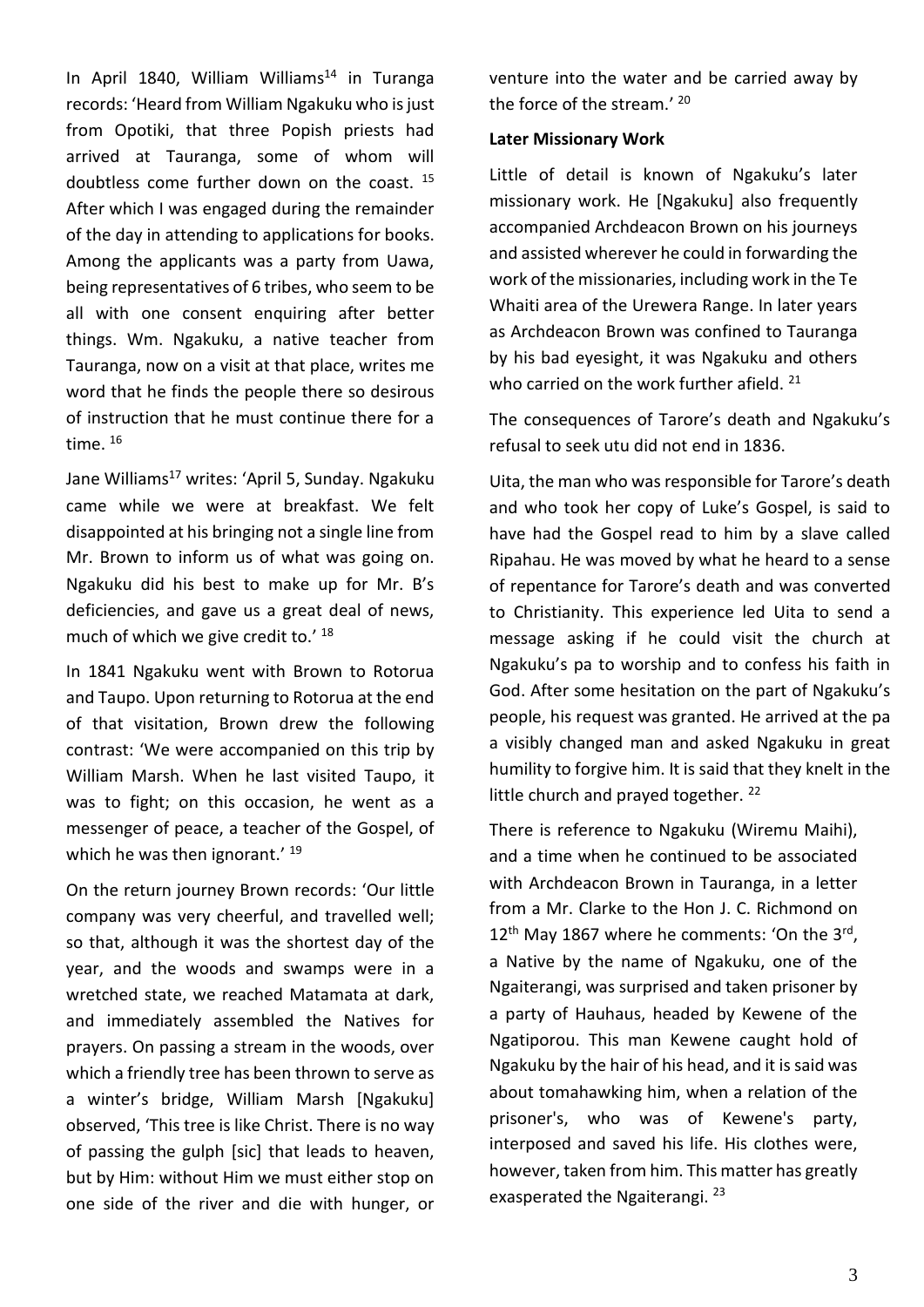Ngakuku is one of the Māori evangelists celebrated in 'Poi', a chant written by the late Archdeacon Sir Kingi Matutaera Ihaka to tell that story of the spread of the gospel in Aotearoa.

Ngakuku's story, bound up with that of his daughter, continues to be told when those of so many other early Māori evangelists have been forgotten.

Every year, 14 May, *Ngakuku, Missionary in Mataatua,*  is remembered in the church's liturgical calendar.

## **Endnotes**

<sup>1</sup> Tucker, Miss, *The Southern Cross and Southern Crown; or, the Gospel in New Zealand*, New York: Robert Carter & Brothers, 1866, p.198. http://anglicanhistory.org/nz/tucker\_cross1866/16.html

- <sup>2</sup> http://www.teara.govt.nz/en/biographies/1t82/1
- <sup>3</sup> <http://www.teara.govt.nz/en/biographies/1b35/1>
- <sup>4</sup> http://www.teara.govt.nz/en/waikato-places/15

<sup>5</sup> Stokes, Evelyn, *Wiremu Tamihana Rangatira*, Wellington: Huia Publishers, 2002.

6 'Te Kōrero Mō Tārore (1836) The Story of Tarore (1836)' in *He Kōrero Pai nā Ruka mai i te Paipera Tapu me te Contemorary English Version ~ Good News From Luke from the Maori Bible (Paipera Tapu) and the Contemporary English Version*, Wellington: Bible Society, 2003; Taepa, (The Revd Canon) Hohepa, *The Rangiatea Story*, Levin, 1966; Loader, Arini, 'Me Whakairi Ngā Kōrero Ki Ngā Pakitara O Te Whare; He Kākano Ahau I Ruia Mai I Rangiātea' in *Te Pouhere Kōrero: Māori History, Māori People* 5, (2011), pp. 38- 40; *www.anglican.org.nz/content/download/512/4016/file/1910.rtf*.

<sup>7</sup> http://www.teara.govt.nz/en/biographies/1b35/1

<sup>8</sup> Tucker, op.cit. p. 200.

<sup>9</sup> Porter, Frances (ed.), *The Turanga Journals 1840-1850: Letters and Journals of William and Jane Williams Missionaries to Poverty Bay*, Wellington: Victoria University Press, 1974, Journal 14 April 1839, p. 75n.

<sup>10</sup> Matthews & Matthews Architects Ltd in association with Lyn Williams, Shirley Arabin, A.R. Skidmore & Associates (eds), *Whakatane Built Heritage Study: Part One,* Issue 3, prepared for Whakatane District Council, New Zealand Historic Places Trust, Environment Bay of Plenty, November 2007, p. 10.

<sup>11</sup> http://www.theelms.org.nz/?name=maori&page=97

<sup>12</sup> Rosevear, Watson, *Waiapu: The Story of a Diocese*, Hamilton: Paul's Book Arcade, 1960.

<sup>13</sup> Matthews & Matthews Architects Ltd., Lyn Williams, R A Skidmore and Associates, Archaeology B.O.P. (eds), *Opotiki Town Centre Historic Heritage Study: Part One*, prepared for Opotiki District Council, New Zealand Historic Places Trust, Environment Bay of Plenty, March 2006, p.15.

<sup>14</sup> http://www.teara.govt.nz/en/biographies/1w26/1

<sup>15</sup> Porter, Frances (ed.), *The Turanga Journals 1840-1850: Letters and Journals of William and Jane Williams Missionaries to Poverty Bay*, Wellington: Victoria University Press, 1974, Journal 5 April 1840, p. 97.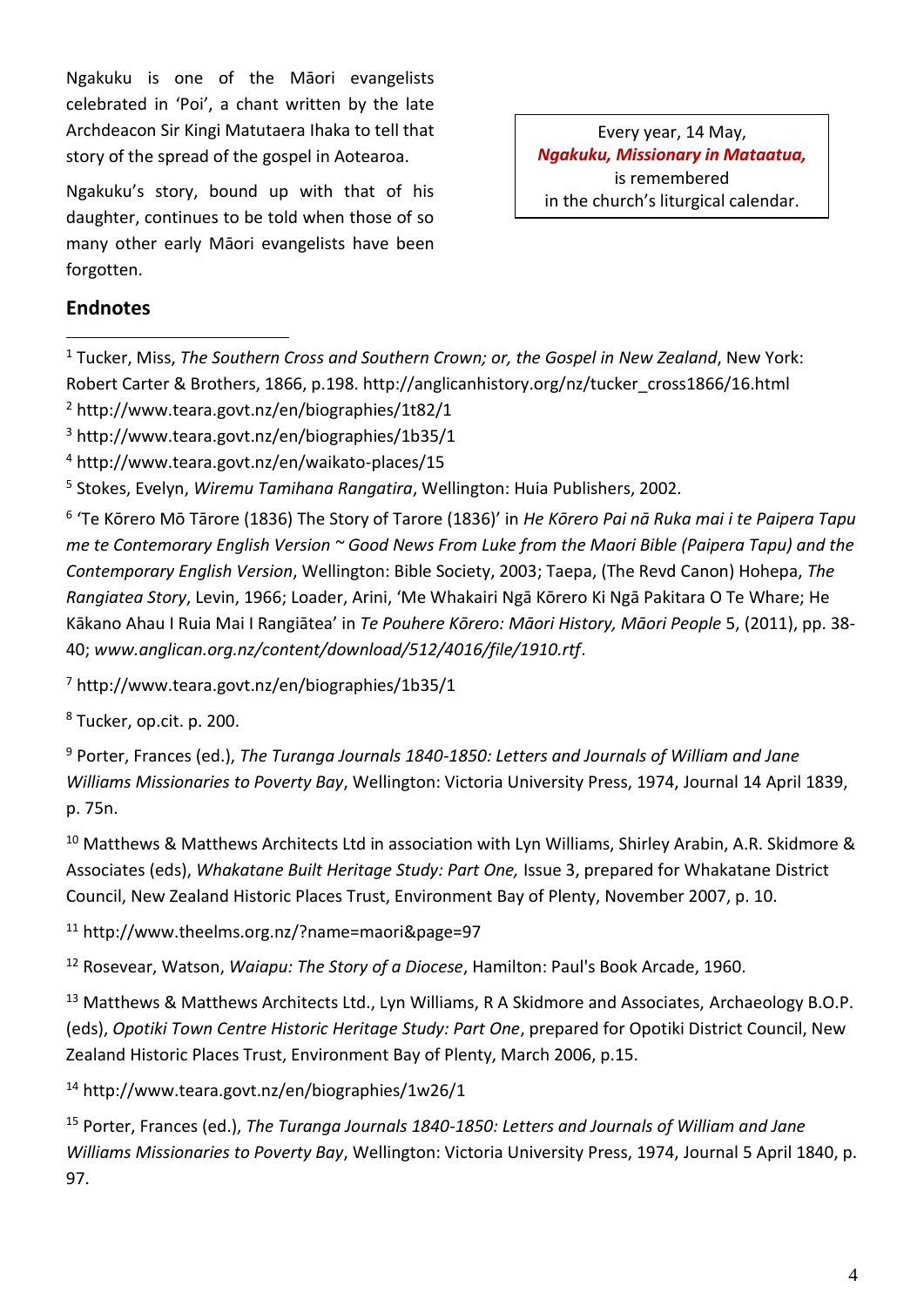<sup>16</sup> Porter, Frances (ed.), *The Turanga Journals 1840-1850: Letters and Journals of William and Jane Williams Missionaries to Poverty Bay*, Wellington: Victoria University Press, 1974, Journal 22 April 1840, p. 98.

<sup>17</sup> http://www.teara.govt.nz/en/biographies/1w23/1

<sup>18</sup> op.cit. p. 99.

<sup>19</sup> Brown, AN, Journal 1841.

<sup>20</sup> The Church Missionary Record Detailing Proceedings of the Church Missionary Society for the Year 1840, Vol. 11, Australasia Mission, London: Richard Watts, 1840, AN Brown Journal June 21, 1841.

<sup>21</sup> Booth, Ken (ed.), *For All the Saints: A Resource for the Commemorations of the Calendar*, Hastings: General Secretary, the Anglican Church in Aotearoa New Zealand and Polynesia, 1996, p. 166. <sup>22</sup> Booth, ibid.

<sup>23</sup> 'Papers Relative to Affairs at Tauranga', Appendix to Journal of the House of Representatives, 1867, No. 66, 12th May 1867

# **A Bibliography**

Booth, Ken (ed.), *For All the Saints: A Resource for the Commemorations of the Calendar*, Hastings: General Secretary, the Anglican Church in Aotearoa New Zealand and Polynesia, 1996.

Brown, A.N., 'Rev. A.N. Brown's Journal 1836-1850', Typescript, Hamilton: University of Waikato Library.

*The Church Missionary Record Detailing Proceedings of the Church Missionary Society for the Year 1840*, Vol. 11, *Australasia Mission*, London: Richard Watts, 1840.

Davidson, Alan K., *Christianity in Aotearoa: A History of Church and Society in New Zealand*, Wellington: Education for Ministry, 1991.

Hall, Noeline V, *I Have Planted... A Biography of Alfred Nesbit Brown*, Palmerston North: Dunmore Press, 1981.

Ihaka, Kingi Matutaera, 'Poi', in *A New Zealand Prayer Book ~ He Karakia Mihinare o Aotearoa*, Anglican Church in Aotearoa New Zealand and Polynesia, 1989, pp. 154-56.

Lange, Raeburn, 'Indigenous Agents of Religious Change in New Zealand 1830-1860', *Journal of Religious History,* 24, no. 3 (October 2000), pp. 279-95.

Loader, Arini, 'Me Whakairi Ngā Kōrero Ki Ngā Pakitara O Te Whare; He Kākano Ahau I Ruia Mai I Rangiātea' in Te Pouhere Kōrero: Māori History, Māori People 5, (2011), pp. 38-40.

Matheson, A.H., *The Wairere Track: Ancient Highway of Maori and Missionary*, Tauranga: Elms Trust, 1975.

Matthews & Matthews Architects Ltd., Lyn Williams, R A Skidmore and Associates, Archaeology B.O.P. (eds), *Opotiki Town Centre Historic Heritage Study: Part One*, prepared for Opotiki District Council, New Zealand Historic Places Trust, Environment Bay of Plenty, March 2006.

Matthews & Matthews Architects Ltd in association with Lyn Williams, Shirley Arabin, A.R. Skidmore & Associates (eds), *Whakatane Built Heritage Study: Part One,*

Issue 3, prepared for Whakatane District Council, New Zealand Historic Places Trust, Environment Bay of Plenty, November 2007.